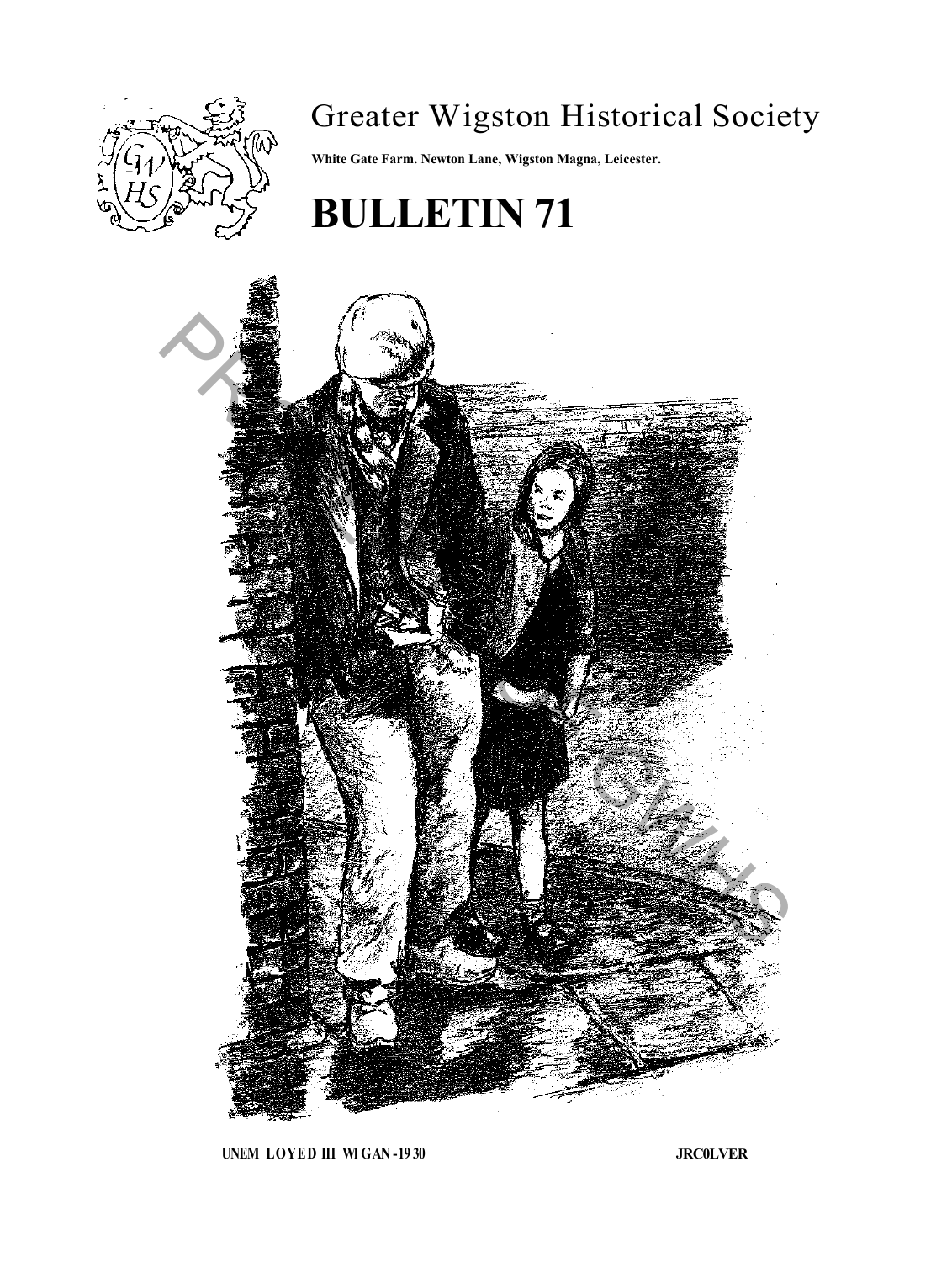#### **PROGRAMME OF MEETINGS - FEBRUARY TO SEPTEMBER 2005**

# **Wednesday 16th February** 2005

A.G.M. followed by A Look at Gertie Gitana - Tony Lawrance 7.30p.m. U.R. Church Boys' Brigade Rooms.

#### **Wednesday 16™ March 2005**

Crimean War - Robin Jenkins of Leics. Record Office 7.30p.m. U.R. Church Boys' Brigade Rooms.

# **Wednesday 20th April** 2005

Lord Thomas Grey of Groby; Aristocrat & Regicide - Prof. JeffRichards 7.30p.m. U.R. Church Boys' Brigade Rooms.

#### **Wednesday 18\* May 2005**

Visit to Rockingham Castle, tour followed by meal in their restaurant Coach from Paddock Street 6.30p.m.

## **Wednesday** 15th **June** 2005

Visit to Medbourne, tour of the village - Michael Cooper Meet Paddock Street Car Park 6.45p.m. to share transport.

**Wednesday** *11* **August 2005** Visit to Royal <sup>th</sup> Infirmary Museum, tour with Dr. Aubrey Stewart, Hon. Curator. Meet Paddock Street Car Park 7.00p.m. to share transport.

### **Wednesday 21st September** 2005

Building of the Great Central Railway - Fred Hartley of Leics. C. C. Museums Service 7.30p.m. U.R. Church Boys' Brigade Rooms.

\*\*Because of the layout of the Royal Infirmary museum building Dr. Stewart would prefer we kept numbers to a maximum of 30. Also there is a possibility the museum might have to move to another site and be closed in August. For these reasons we shall need to keep a note of who intends to come on this visit. A name list will be compiled at the March and April meetings, at the same time as names and cash are taken for the other summer trips. Late decisions for the Infirmary Museum visit are fine but please telephone the Secretary (0116 2880156) beforehand to confirm details. \*\* 7.90p m. U.R. Church Boys' Brigade Rooms.<br> **Wednesday 20<sup>th</sup> April 2005**<br> **1.org** Tommes Crey of Groby: Aristocrat & Regicide - Prof. JeffRichards<br>
7.50p m. U.R. Church Boys' Brigade Rooms.<br>
Wednesday 18° May 2005<br>
Visit

The Bulletin is published three times a year on 1st February, June and October. Articles etc. (which are always welcome) should be submitted to the editor three clear weeks before the publication date please.

Editor: Tricia Berry, 7 Wensleydale Road, Wigston. Leics. LEI 8 3RX.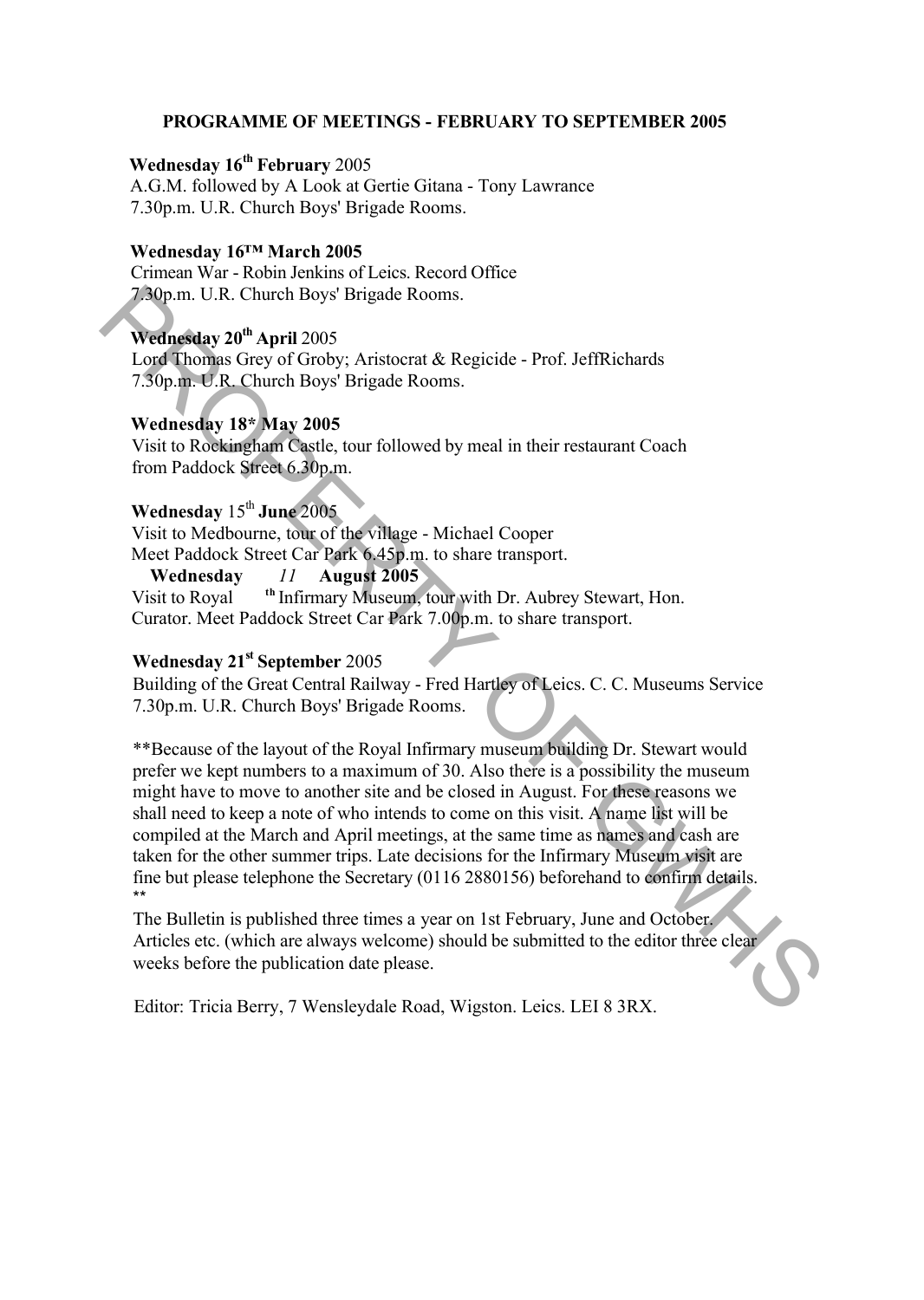motor cycle courier to Bletchley for de-coding and translation. Each service branch, the army, navy and airforce had its own Y Stations and Beaumanor Hall in Leicestershire was the chief one for the army. Some operatives worked in chilly and cramped conditions in the basement while others were located in specially constructed huts in the grounds. These were cleverly built to look from the air like the normal buildings you might expect to find in a country house grounds such as a cricket pavilion, stables, dairy etc., they are still there today.

At Bletchley up to 10,000 people, mainly specially selected, gifted young women, worked during the war observing the greatest secrecy, aware that the lives of thousands of allies depended on their skills and discretion. Churchill referred to them as the geese who laid the golden eggs but never cackled. The men were mostly mathematicians and language experts recruited from Oxford and Cambridge Universities. All worked in hastily constructed concrete huts in the grounds which offered poor conditions, being overcrowded, too cold or hot, stuffy and badly lit. The work was monotonous but also required great concentration; shift work made people tired and they lived in lodgings far from home and family. In spite of all this most look back on those years with pride and nostalgia and know that they were a part of something unique.

Hitler and his inner circle communicated with their generals in the field by means of Enigma machines. These looked much like typewriters but were constructed so that a different letter was printed on the paper from the one typed in on the keyboard. A vast range of different combinations could be chosen by selecting different settings from wheels attached to the machine. A message was thus typed in and the resulting coded range of letters broadcast by radio in Morse Code. The intended recipient who had previously been advised of the settings would type the coded letters into his Enigma machine and the message would appear in 'clear'. To cope with the ever increasing complexity and workload, data processing machines known as bombes were developed. Later still to cope with ever more sophisticated coded communication techniques, Alan Turing and other leading Bletchley code breakers conceived the idea of the computer. They approached Tommy Flowers a Post Office engineer from Dollis Hill who was developing telephone exchanges containing valves, instead of the old fashioned relays, to see if he could make one for them. Ten months later Colossus, large enough to fill an average sized room, and the world's first programme-controlled computer was delivered, and rattled its way into the history books. Af Welchely up to 10,000 people, mainly specied, and in good and specied and interaction and the state and the state and the state and the state and the state and the state and the state and the state and the state and th

It is generally believed that the achievements at Bletchley shortened the duration of the war by 3 years. When it was all over some equipment was transferred to the new GCHQ site at Cheltenham but much was destroyed on the orders of Churchill. The work done at Bletchley remained top secret until quite recent times, and it was left to the USA to independently invent and exploit this remarkable technology. The Bletchley site has now been developed as a museum.

Our President, Duncan Lucas, hosted the evening due to the chairman, Edna Taylor, having a bad throat. She sat quietly at the back with a bottle tucked into her handbag to deal with any fit of coughing. She assured us this contained only water! Duncan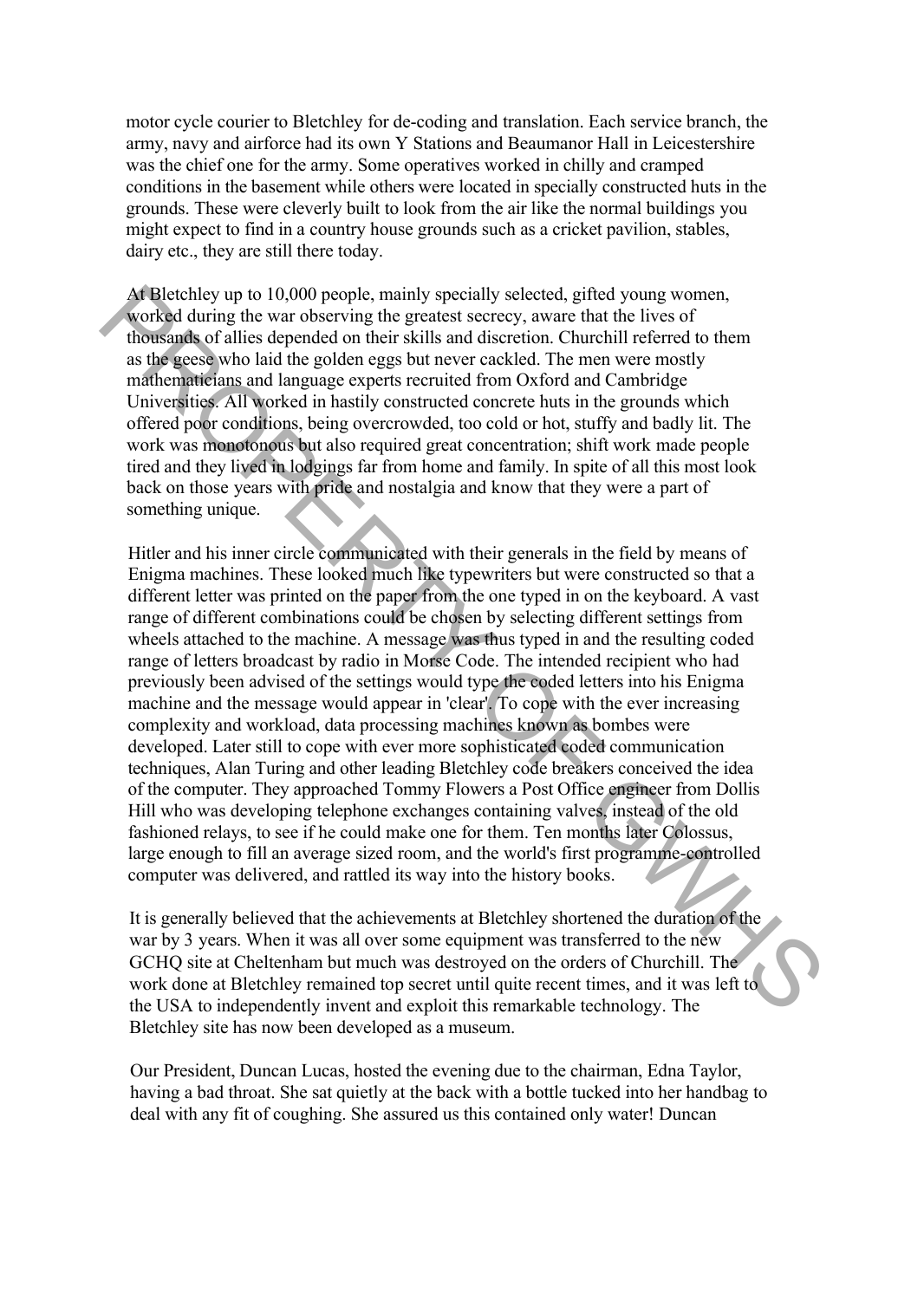

welcomed the many guests present, and afterwards thanked Hugh Davies very much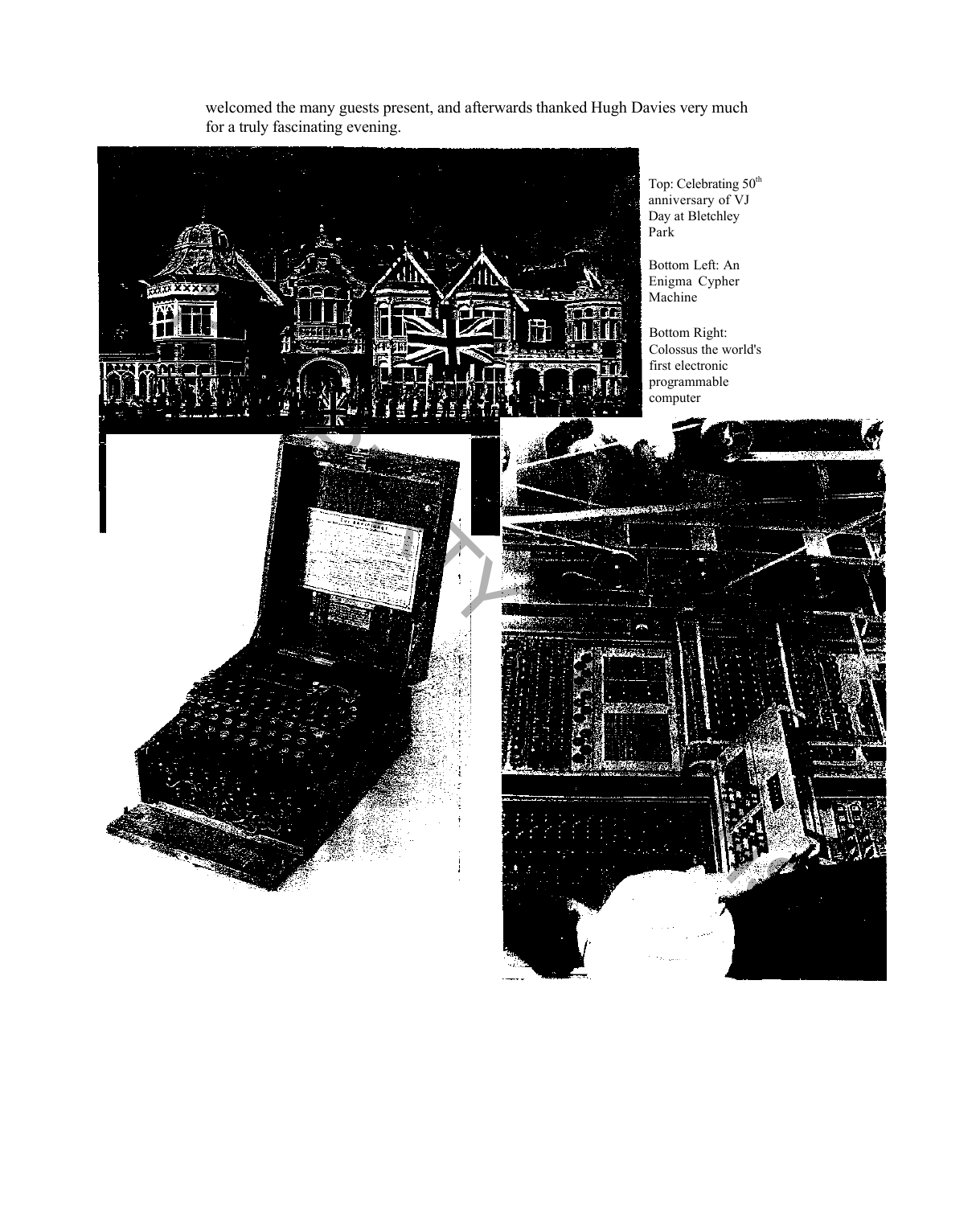#### **NOVEMBER MEETING**

This month we welcomed Malcolm Elliott who spoke to us on the history of the Quakers. Being a prominent member of the Friends himself helped to give his talk a personal as well as a very knowledgeable edge.

The Quaker movement started in Leicestershire with George Fox 1624-1691 of Fenny Drayton. His father was a churchwarden and he was apprenticed to a weaver when he heard an inner voice and began preaching in the 1640s when aged about 21. It was the time of the Civil War, which caused much change, and people were dissatisfied and receptive to new ideas. In 1652 George went to the North of England and the movement really took off and from then on spread all over Europe and America. William Penn, who emigrated to USA and after whom Pennsylvania was named, was a prominent convert. After the restoration of Charles II the Quakers in England came to be seen as a threat and were cruelly persecuted. The Quaker Act was passed making holding their meetings illegal.

The Quakers do not have priests, their services are literally meetings where groups gather and participate as they wish. Sometimes they sit in silent prayer for part of the time. There is however much contact between groups who travel to other areas to attend special quarterly meetings. In the past this was a good way of meeting a suitable partner because marriage outside the faith was disapproved of and resulted in offenders being barred from membership.

George Fox married a widow, Margaret Fell, from Swarthmore Hall, Nr. Morecambe Sands and she was responsible for much of the early organisation. The Hall is still in use by the Quakers today and is their spiritual headquarters though the administrative one is in London. The Quaker motto "Swear not at all but yea or nay" means that members do not take an oath, they affirm. They maintain that as they always tell the truth to swear on oath implies that they sometimes do not. The movement has always kept very full and accurate records of their births, marriages and deaths and consequently was granted exemption, along with Jews, from the provisions of Hardwick's Marriage Act 1754 which laid down that no marriage might be performed in England and Wales except by a clergyman of the Church of England. be and nine woice and began preaching in the 1640s when geed about 21. It was the same property to new ideas. In 1652 George went to the North of Fingland and the movement healty took off and form then on spread all over

Their persecution or sufferings included being banned from public life and a university education. This encouraged efforts in self help and many schools and businesses were founded by members. Some of these company names are still familiar today such as Cadburys, Rowntrees and Dents gloves. These were established as complete communites with houses, schools, medical care etc. all provided on a village like site. A good example can still be seen at the 'Cadbury Village' in Boumeville, Birmingham, where also, Cadbury Hall, Bristol Road was given as a Quaker College. In Leicester the Ellis family were actively in business in coal mining, slate quarrying, chemicals etc., and John Ellis was the man responsible for bringing the first railway to the town.

This talk inspired quite a quantity of questions and discussion after which Edna Taylor thanked Mr. Elliott for a really interesting and enlightening evening.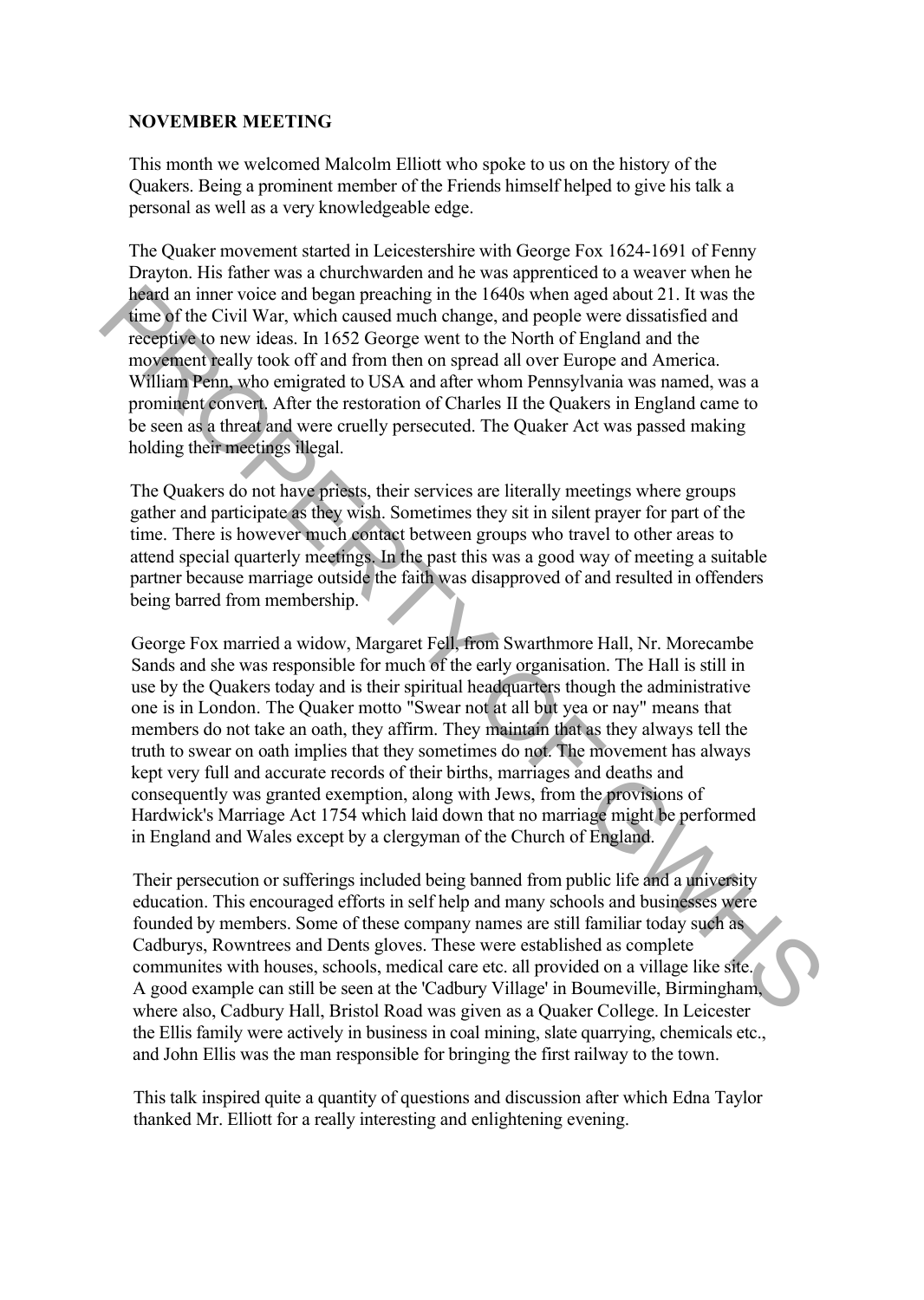#### **DECEMBER MEETING**

Christmas seems to come round so quickly and once again it was time to enjoy our annual social.

Edna's picture quiz again proved a good way to start the evening off, with joint winners this year, Mrs. Pollock and Diane Baines. Well done to both! We then divided into groups of four for a Beetle Drive. This proved good, light hearted fun with a guest, Ann Wardle, emerging as the fastest beetle artist. Many thanks here to Robin & Sue Woolley for setting this up for us.

There followed an excellent supper by Annie's Patisserie and then came the raffle draw. One table whose occupants shall be nameless then proceeded to bag at least half the prizes amidst much friendly banter from the rest of us!

# **JANUARY MEETING**

This meeting was booked as a talk on Calke Abbey by National Trust representative, Mrs. Gillespie. It was as someone rather aptly said later, different!

Mrs. Gillespie explained that the building's name included the word abbey because it was built on the site of a monastery. The present house was constructed in the early 1700s by a member of the Harpur family, one of whom married a Miss Crewe, at which time the name was hyphenated to Harpur-Crewe. The Crewes owned land in Staffordshire and there are notable memorials to them in the church at Flash. There is also, some 5 miles to the north east, close to Buxton, a Harpur Hill suggesting that the family land stretched over the border into Derbyshire.

The last member of the family to live in the house was Sir Vauncey Harpur-Crewe an eccentric bachelor who in later life ran short of money and offered his home to the National Trust in exchange for a life tenancy there. This was agreed but caused some controversy within the Trust because of the run-down condition of the building and general disorder of the contents. The Harpur-Crewes were borders on a grand scale, and as there was plenty of space so there was plenty of room for clutter. When Sir Vauncey died a decision was made to retain the contents as they were. This was probably the only choice because many of the things, throw away items in their day, were now too rare and unusual to discard. The effect though is to give the house a gloomy and despondent air, all stuffed birds and animals, trays of eggs etc. There are however some gems, for instance a Georgian bed complete with all drapes, still in its packing case and never even opened, the fabric as bright as the day it was made. This has been assembled and is displayed in a specially constructed protective case. gated, Ann Wardle, emerging as the lastest beede artist. Many thanks here to Robin &<br>Sea, Am Worldy for setting this up for us.<br>The voltoge followed an excellent supper by Annie's Patisestrie and then came the raffile<br>fra

The house is handsome and situated in beautiful surroundings with interesting underground passages to explore and a spectacular orangey with huge dome on the roof. This had crashed through to the ground but amazingly escaped almost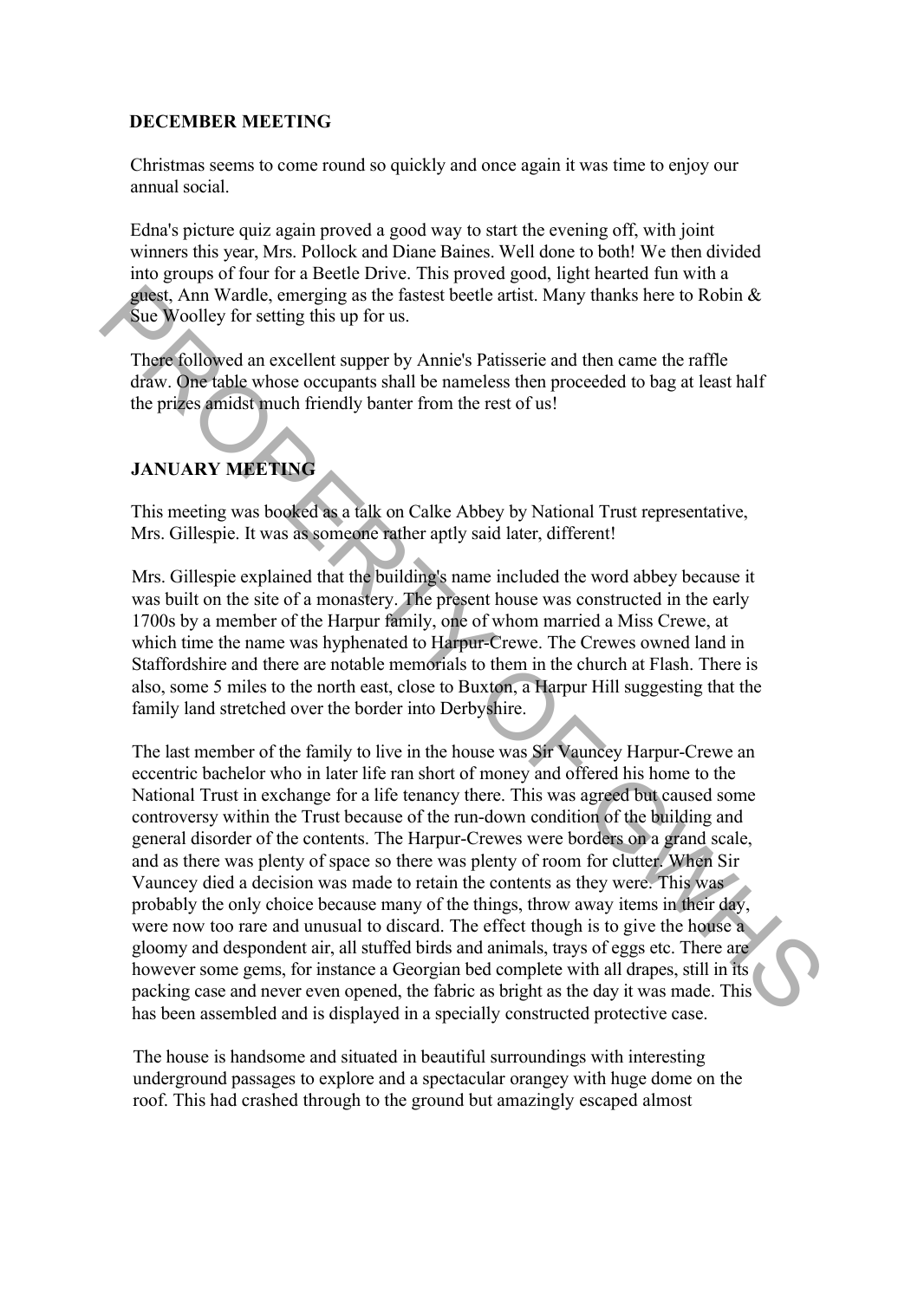undamaged except for its glass panels. This along with virtually everything else has been restored. The property is close for Leicestershire people to get to and while one could agree with Mrs. Gillespie in not particularly liking it, it is still indeed very much worth visiting.

The speaker was thanked very much by our Chairman, Edna Taylor.

\* \* \* \* \* \* \* \* \* \* \* \* \* \* \* \* \* \* \* \* \* \* \* \* \* \* \* \* \* \* \* \* \* \* \* \* \* \* \* \* \* \* \* \* \*

#### **OBITUARY**

It is with sadness that we report the death of member, Jane Pitches, who fell victim to the dreaded breast cancer on 22<sup>nd</sup> October 2004. She died in St. Ann's Hospice, Heald Green near her home in Manchester. Our condolences to her husband Ronald and son David. Jane was a native of Wigston, being the daughter of Bill and Ruth Horlock who for many years ran a nursery and garden centre at Wigston Fields. Until overtaken by illness she still came regularly to Oadby to visit her parents and then latterly just her father who survives her. During these visits she occasionally managed to come to one of our meetings, and might also take part in a ramble, another of her interests. She maintained a great fondness for the area where she grew up, and its history, and her funeral was held appropriately 'back home' at All Saints Church. **COBITUARY**<br> **COBITUARY**<br>
It is with sadingss that we report the death of member, June Pitches, who fell vietim to<br>the drived break dense con 22<sup>92</sup> October 2004. She died in St. Amis Hospice, Healt<br>
force an ed ber hypnes

\* \* \* \* \* \* \* \* \* \* \* \* \* \* \* \* \* \* \* \* \* \* \* \* \* \* \* \* \* \* \* \* \* \* \* \* \* \* \* \* \* \* \* \* \*

# **HOUSE HISTORIES**

Researching the history of houses is a growing pastime and is catching up, to some extent, with the popularity of family history. This is not surprising as most people will have at least a passing interest in who previously lived in their home or owned the land on which it was built. To the local history enthusiast, not perhaps so interested in any particular property, it can still be a very worthwhile exercise, providing a route (sometimes the only route available) to acquiring more information on the parish of interest.

I have been fortunate enough to be allowed access to two such sets of deeds recently. One set relates to an older property situated in the heart of Wigston with previous owners and occupiers documented back to the  $19<sup>th</sup>$  century, the other set relates to a fairly modern bungalow situated in Wigston Fields on land not developed until the 1950s. Both make a fascinating study.

In each case the current properties were bought as plots of land on which the new owners had dwellings built. Deeds are more concerned with land ownership; any buildings on the land being of secondary importance. So when a house was built on a plot of land the deeds were not amended at the time to include this. The first reference to any building dos not come until the first sale after construction takes place which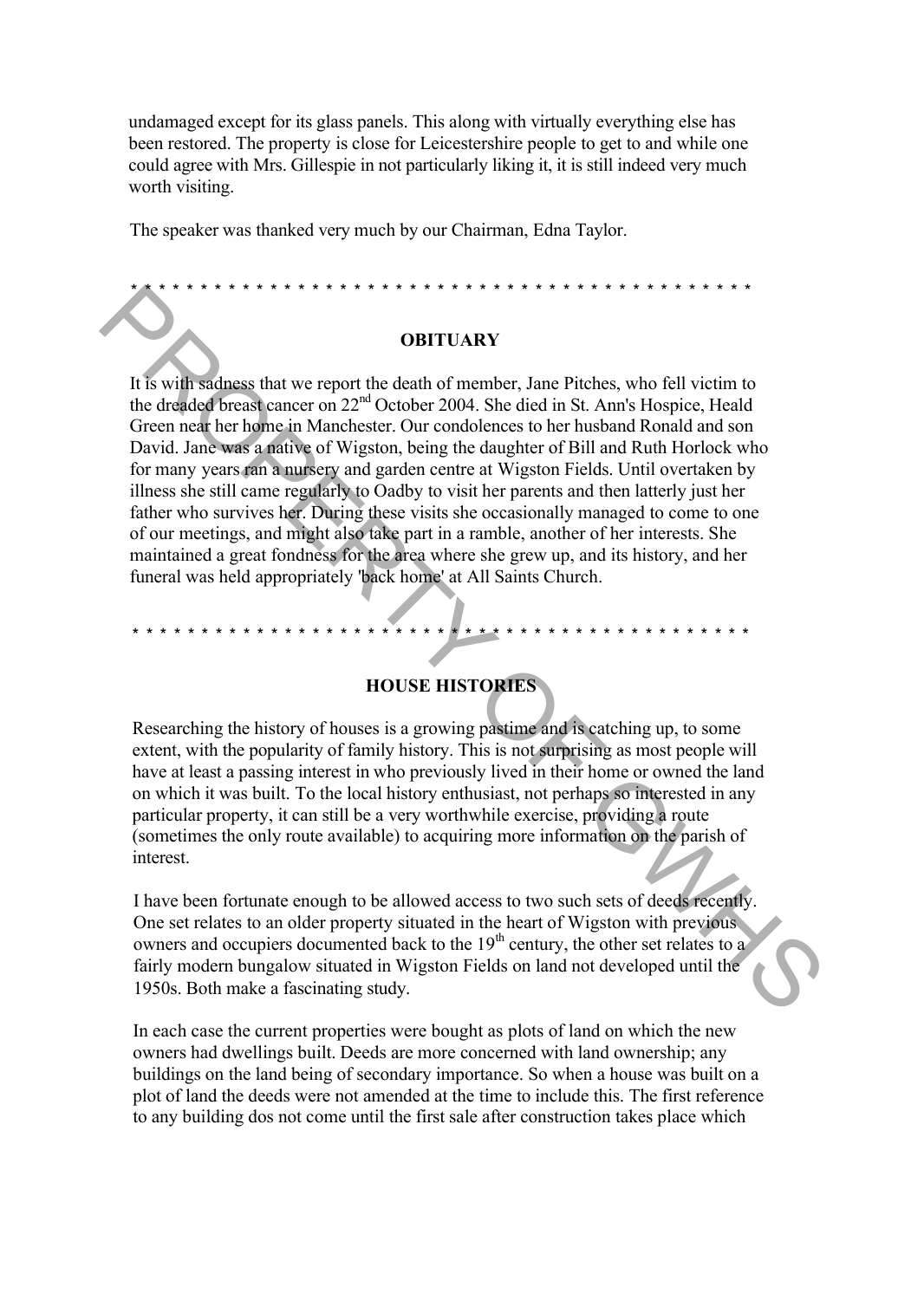could be many years later. So it is often not possible to determine the exact date of building from the deeds, though in most cases it would be fairly soon after purchase of the land.

#### **No: 1A Moat Street**

This property is located on the south side of Moat Street on its corner with Newgate End in close proximity to All Saints Church. The earliest date recorded on the surviving deeds is 24/8/1839 being when the owner, John Wood, made his will. At this time there were two messuages (dwellings) on the site which were let to tenants. They are described thus: "All those two messuages, tenements or dwellings with the outbuildings, yard, garden and appurtenances thereto belonging situate standing and being in Great Wigston aforesaid and in a street there called Moat Street formerly in the several tenures or occupations of Thos Allen, Wm Hill the elder & Wm Hill the younger and then of Wm Coltman & Wm Baker & then of Sml Moore & Benj Powell." This description implies the yard and garden were shared between the two properties.

John was a retired maltster, a man of means, who warranted the description Gentleman, and who owned and lived in the adjoining house 2, Newgate End (currently Mrs. Freckingham's home). John Wood died in 1848 and left instructions that his property should be sold and the proceeds divided between his children. His daughter Ann Wood bought 2, Newgate End and the two cottages for £640 from her father's executors.

In 1885 Ann described as, spinster of Leicester, died and willed 2, Newgate End and garden to her sister Elizabeth Wood, and any other property she might own jointly between her said sister and their brother James Wood. There is a note to the effect that "the two messuages have been pulled down a considerable time ago and their site used as a garden to the adjacent messuage at Newgate End". Elizabeth was appointed the sole executor of Ann's will but she herself died intestate only three months later before she had finished settling her sister's affairs so the girls' brother James Wood of Leicester, Gentlemen, as the heir to both was granted Letters of Administration and became the owner. At this time the combined property was let to John Cooper and his under tenant. John Cooper was also a maltster and a butcher who was long associated with the Shoulder of Mutton public house in Long Street. strump declisi 24/8/1839 being when the owent, blom bwood, made has will. At this weak the symparity ing declings) on the sile which word is the constant of the outginal and the constrained of the state of the constrained

James Wood died in 1889 and his executors sold "all that piece of land now walled and fenced out, size 330 sq. yds situate in Moat Street with a frontage of 35' 9" adjoining 2, Newgate End and formerly part of the garden of it" to John Carter a framework knitter for £46. John Carter erected the present house presumably soon afterwards in say 1889/1890.

John Carter died at his home, then known as 1 Moat Street, in 1926, leaving the property to his wife Clara and then to his only child Hilda. Hilda Carter died unmarried in 1927 so the property was conveyed to Clara outright. She re-married to Harrison Hurst in 1930. When Clara Hurst died in 1941 her executors agreed to sell it to Elsie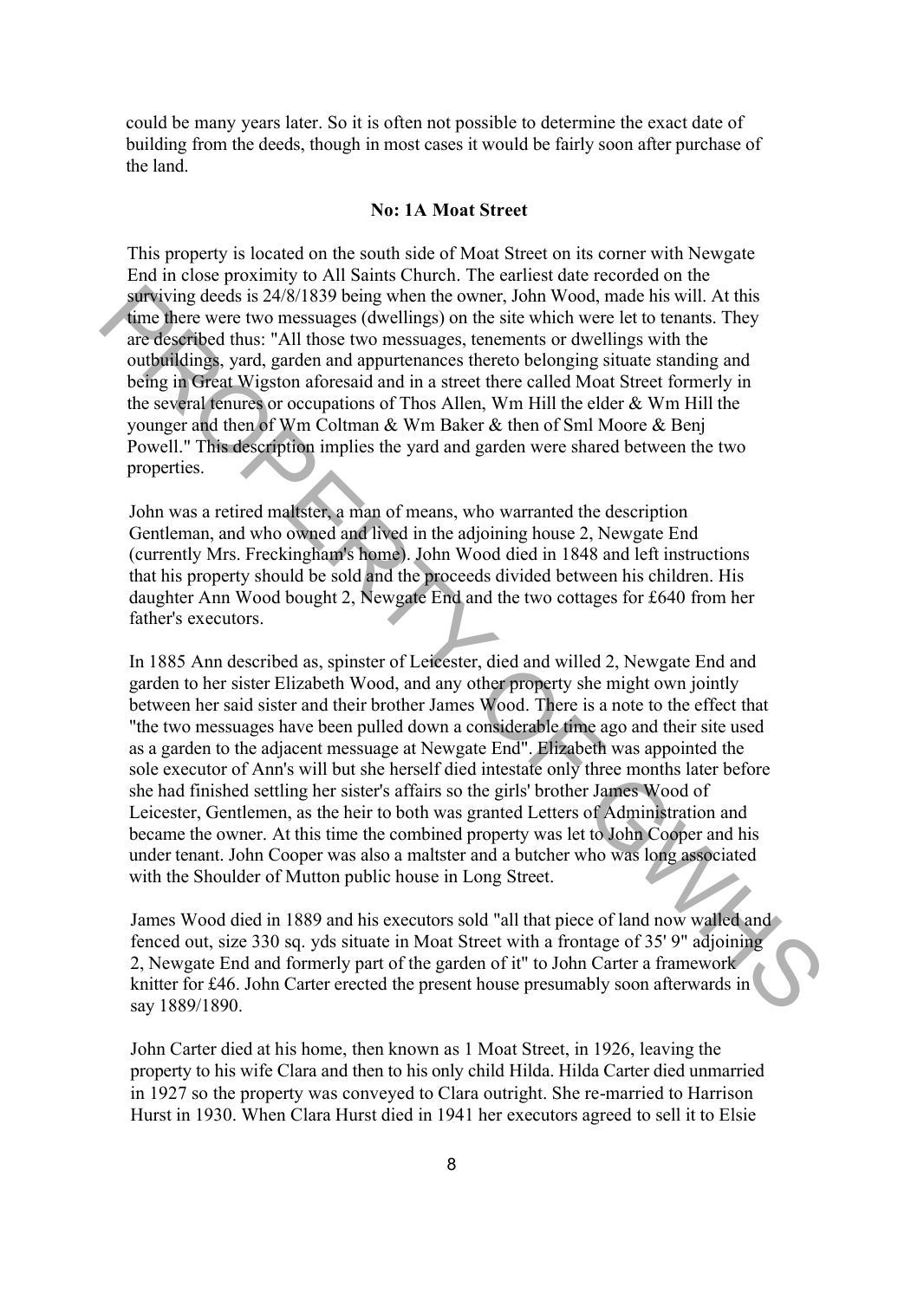Sarah Elizabeth Coltman but it was not legally conveyed until 1955. Sometime between 1926 and 1955 some infill building took place in Moat Street and the property was re-numbered 1 A.

In 1957 E S E Coltman sold the property to Violet Moore-Coltman who at that time lived at 16, Moat Street. Violet was a well known musician who gave piano lessons, she was also organist and choir trainer at All Saints Church.

Following Violet's death in 1966 the property was held by her executors until 1970 when ownership was transferred to one of the executors and a beneficiary Lilian Bambury. It had by then acquired a name "Mor-Kott". The present owners moved into the property in 1970, later purchasing it from Lilian Bambury's daughter.

#### **11 Eastway Road**

Eastway Road was set out and developed on part of the land belonging to Wigston Grange. The Grange land had been owned by the Burgess family at least since enclosure in 1766 when Joseph Burgess was awarded 84^2 acres on the east side of Leicester Road. The Burgess family were Quakers and earned their living as yeoman farmers and wool staplers. When Thomas Burgess 1799-1874 the last member of the family to live at the Grange died on 9/10/1874 the estate was put up for sale in 2 lots the following year. What is known after this time is detailed in Edna Taylor's article in Bulletin 68.

The first date mentioned on the deeds of 11, Eastway Road is 19/4/1924. At this time The Grange and that part of the land on the Wigston side was owned by Albert Edward Hill and his hosiery manufacturing company A.E. Hill (Wigston) Ltd. Albert Hill had borrowed money on mortgage from Francis Greenwood, of the London Guarantee & Accident Co. who lived at Knighton Fields House, Welford Road, Leicester. When he fell victim to the very severe depression in the 1920s and went bankrupt it resulted in Francis becoming the unintentional owner the following year in 1925. Following Violet's death in 1966 the property was held by her executors and l1970<br>planety was transferred to one of the executors and a beneficiary Lilian<br>Bambuys. It had by then acquired a name "Mor-Kott". The present ow

When Francis died in 1945 the house and 19a 2r 24p of land was sold by his executors to Drury & Co. Ltd., the builders for £7,000. Drurys used the house as their corporate headquarters and probably let the land to local farmers because it appears to be some years before development started.

On  $2/8/1957$  Drury & Co. conveyed for £220 to Kenneth & Delia Mitchell then living at 14, Highfield Drive "all that piece, plot or parcel of land situated at Wigston in the county of Leicester containing an area of 1815 sq yds or thereabouts and having a frontage of 59' or thereabouts to a road called Eastway Road on the Company's Grange Estate". It was a large plot on a corner site situated within a small field known as The Bogs to the extreme south east of the estate. Kenneth Mitchell was a quantity surveyor who worked for Drurys. The company agreed to make up the road and supply all services while the purchasers agreed amongst a whole raft of stipulations to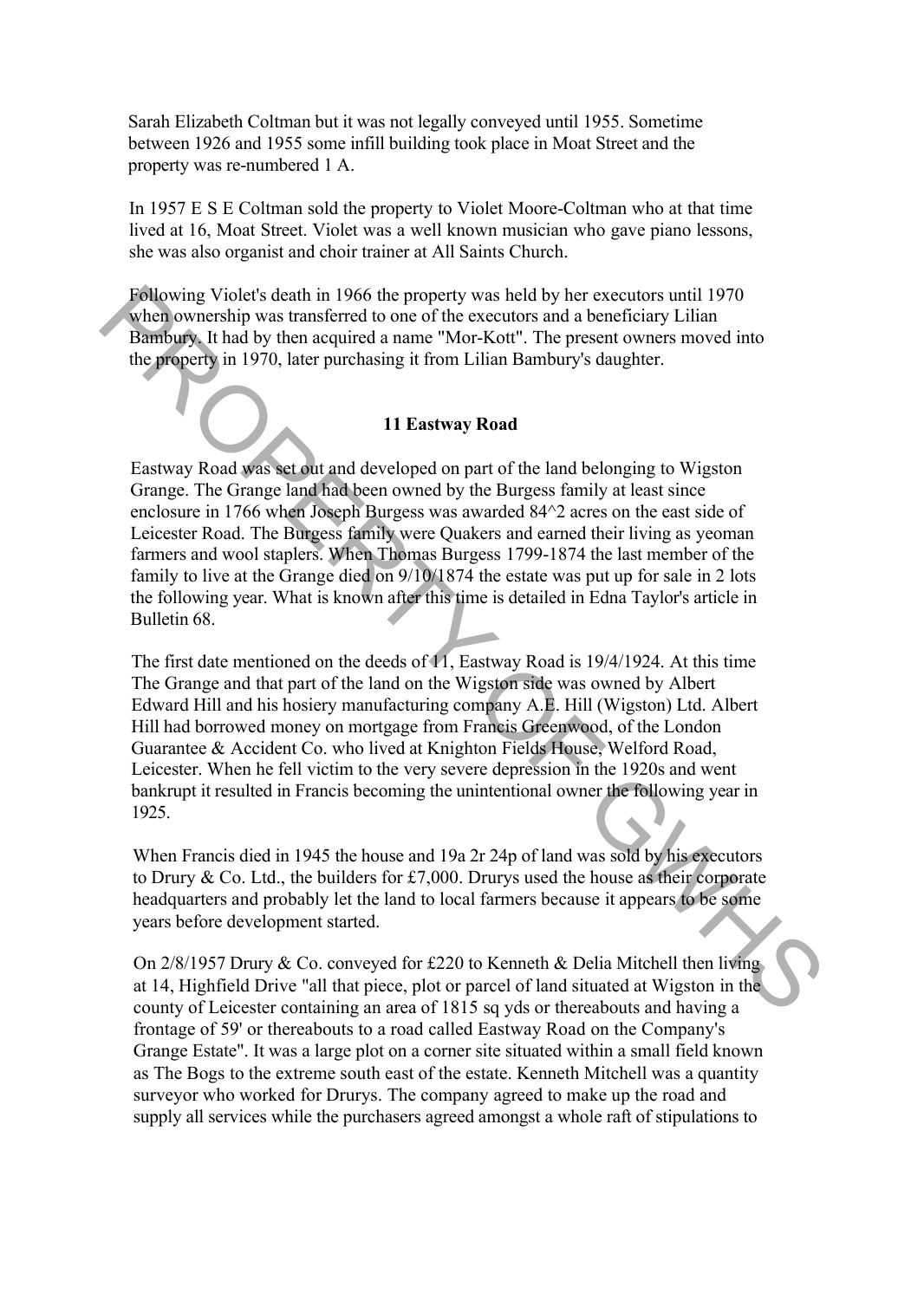only build to plans approved by the Company, not to keep pigs or other offensive animals or carry on the trade of beer seller or innkeeper! Plans for a bungalow were approved by the council and Drurys, and believed to have been built by the latter most probably to Keith Mitchell's design.

Mr. & Mrs. Mitchell moved to Worthing in 1963 and the property was then bought by David & Gwendoline Chadwick who had previously lived in Narborough Road, Leicester. Mr. Chadwick was an engineers' pattern maker.

The next owners in 1972 were Sydney & Jean Cavner from Thurmaston. Mr. Cavner was a taxi driver and car dealer. The present owners, Anthony & Sheila Wright, bought the property on 14/12/1973 by part exchange of their previous property in Leicester and a cash balance.



Plan of Drary's building estate showing proposed new roads. Plot of 11, Eastway Road is bottom right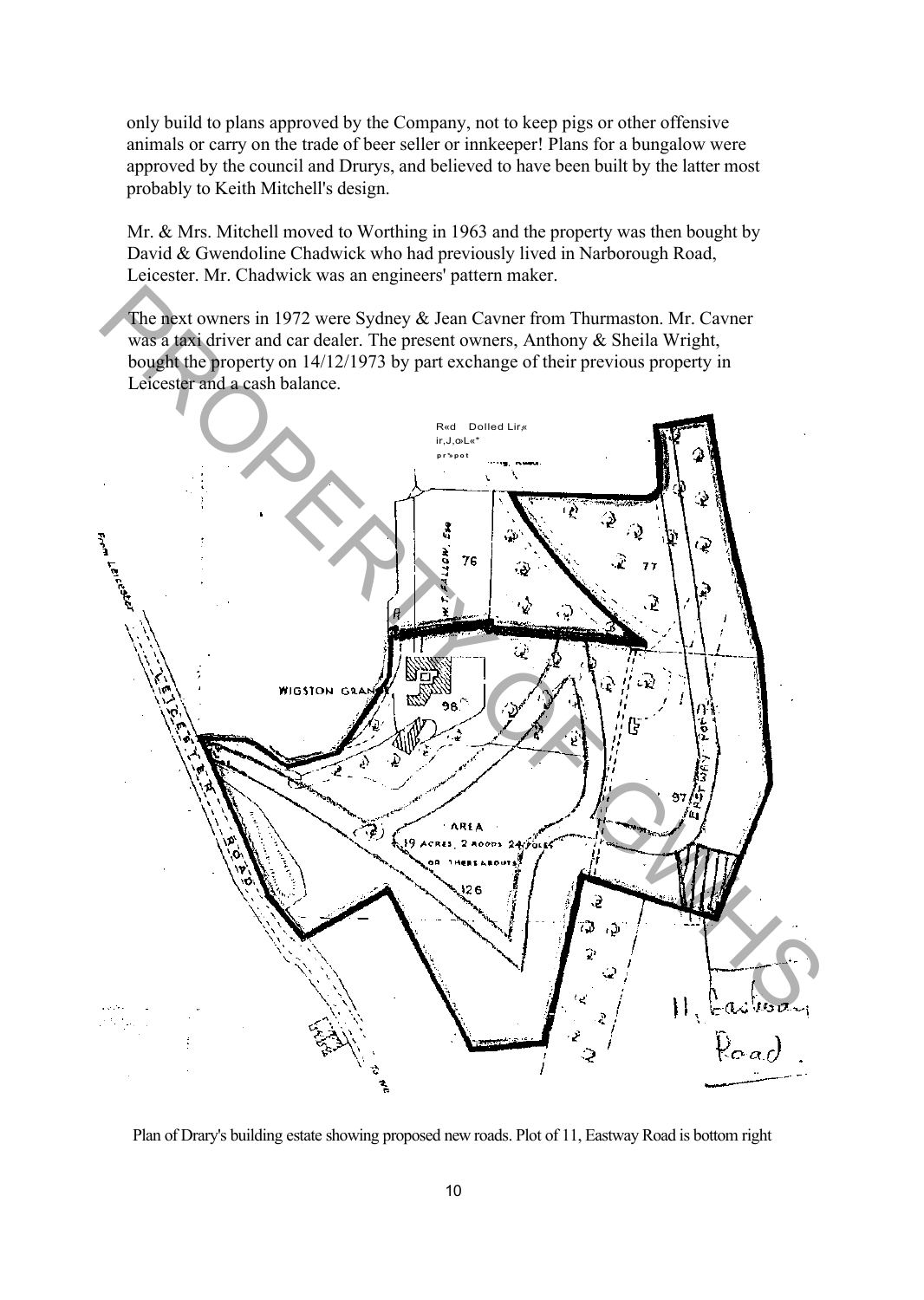Acknowledgements: - My very grateful thanks to Bryan & Brenda Towler for allowing me to borrow the deeds to 1 A, Moat Street and also to Anthony & Sheila Wright for similarly allowing me access to the deeds of 11, Eastway Road.

#### **SOME MORE ON DRURY & CO. LTD.**

Drury's building company was founded by Ralph Grocock who was supported as it expanded by fellow Directors, Tom Brightman, Harold Suffolk, Bob Charlton, Sydney Chawner and with John Smith as the company accountant. The site would have undoubtedly been bought because of its future potential as building land and we should be grateful indeed that it was decided to retain the house as company headquarters when it would perhaps have been easier for them to demolish it and erect modern offices instead. The fate of so many good buildings at the time.

Ralph Grocock was the son of Thomas Grocock of Billesdon, a self employed plumber. In Kellys Directory 1925 Ralph is listed as working in partnership with his half brother Douglas Day and the two are described as plumbers of Billesdon, most probably having been trained by, and then continued, Thomas's business. By the time Kellys 1936 Directory was published Grocock & Day were still trading in Billesdon but had established headquarters at Mayfield Road, Leicester. The entry and supporting advertisement describes their speciality as "plumbers & hot water fitters, water finders  $\&$  well sinkers, water surveys for farms  $\&$  country houses, by gravitation, hydraulic ram, windmill & oil engine driven pumps". Perhaps it was this knowledge of country houses that led to an appreciation which saved The Grange? **Dracy** building company was founded by Ralph Groocok who was supported as it depends the property changed by fellow Directors, Tom Brightman, Harold Suffolk, Bob Charlon, Sydney Chawajer and with John Smith as the compan

By 1966 Grocock & Day were still listed as plumbers *of 25/26* Mayfield Road, but also had additional premises at Queen Street and ran a Public Works Contractors & Civil Engineers business at 55, Rowsley Street. In addition Grocock & Day (Plant Hire) Ltd., had been established at Sawmill Works, Enderby Road, Whetstone where they were main distributors for earth moving equipment, pneumatic tools, compressors etc, and bulldozers.

Drurys also grew to be a big concern with branches in London, Kettering and Sleaford. They built extensively in Wigston; in addition to the Grange Estate, they worked on some part of the Meadows Estate and probably all the Fairfield Estate at South Wigston. With no obvious successors the directors sold out to Francis Parker Ltd a Colchester building company in 1970s. The plumbing part of Grocock & Day evolved more into a bathroom and heating supplies business and was continued by Doug Day's son Alan.

During the 1960s the directors of Drurys and Grocock & Day often assembled at the Conservative Club in Long Street after work in the evenings, and Douglas Day was the President for a number of years. Wigston is the poorer for their passing.